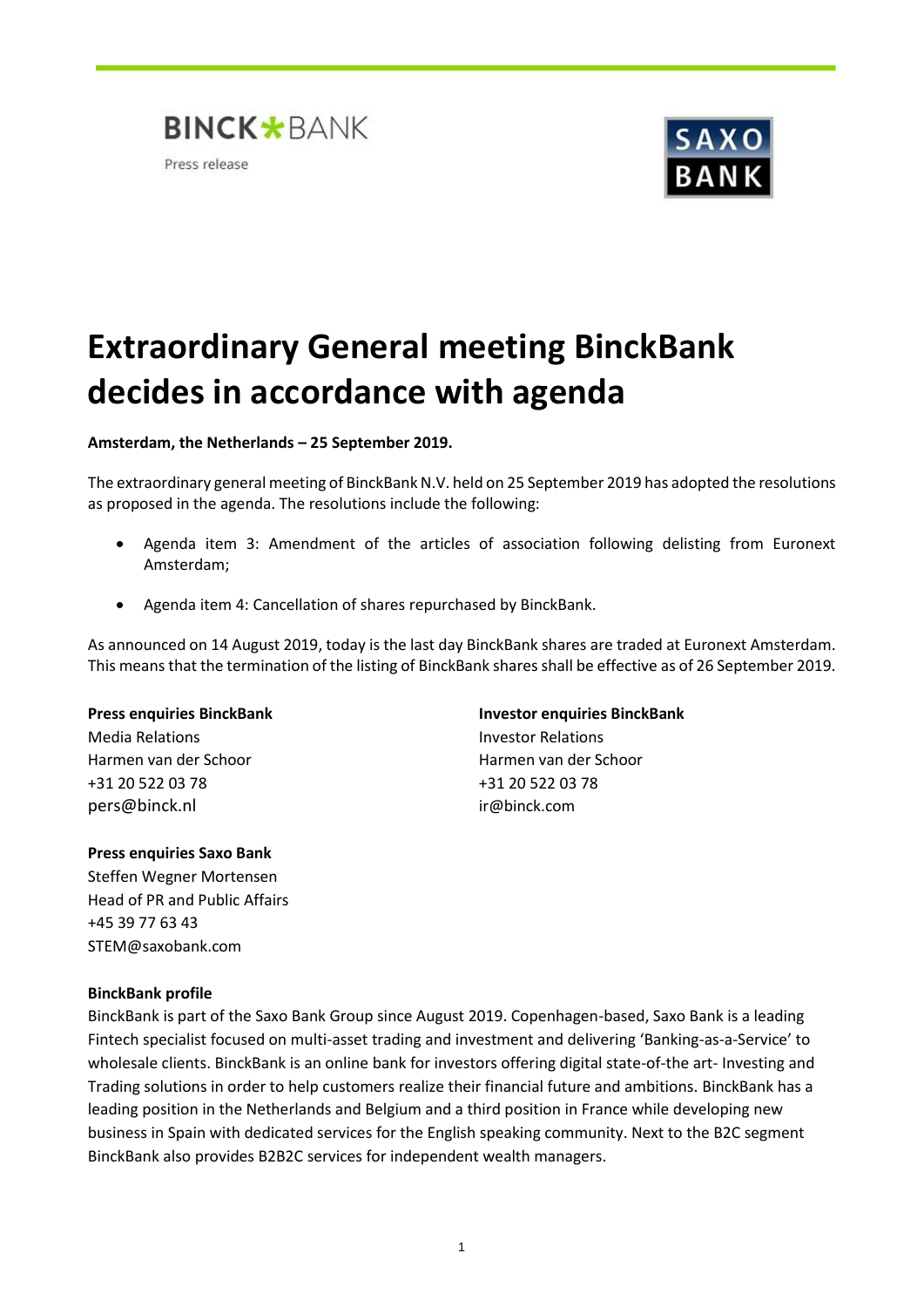



Both companies originate from the first generation of internet start-ups and have grown to leading companies in Trading and Investing with a clear mission of democratising investment and trading for everyone.

## **Saxo Bank profile**

Saxo Bank is a leading Fintech specialist focused on multi-asset trading and investment and delivering 'Banking-as-a-Service' to wholesale clients. For more than 25 years, Saxo Bank's mission has been to democratize investment and trading, enabling clients by facilitating their seamless access to global capital markets through technology and expertise. As a fully licensed and regulated bank, Saxo Bank enables its direct clients to trade multiple asset classes across global financial markets from one single margin account and across multiple devices. Additionally, Saxo Bank provides wholesale institutional clients such as banks and brokers with multi-asset execution, prime brokerage services and trading technology, supporting the full value chain of wholesale partners by delivering Banking-as-a-Service (BaaS). Saxo Bank's award winning [trading platforms](https://www.home.saxo/platforms?cmpid=press-release) are available in more than 20 languages and form the technology backbone of more than 100 financial institutions worldwide[. Founded in 1992](https://www.home.saxo/about-us?cmpid=press-release) and launching its first online trading platform in 1998, Saxo Bank was a Fintech even before the term was created. Headquartered in Copenhagen Saxo Bank today employs more than 1500 people in financial centers around the world including London, Paris, Zurich, Dubai, Singapore, Shanghai, Hong Kong and Tokyo.



## **Restrictions**

The distribution of this press release may, in some countries, be restricted by law or regulation. Accordingly, persons who come into possession of this document should inform themselves of and observe these restrictions. To the fullest extent permitted by applicable law, Saxo Bank and BinckBank disclaim any responsibility or liability for the violation of any such restrictions by any person. Any failure to comply with these restrictions may constitute a violation of the securities laws of that jurisdiction. Neither Saxo Bank, nor BinckBank, nor any of their advisors assumes any responsibility for any violation by any of these restrictions. Any BinckBank shareholder who is in any doubt as to his or her position should consult an appropriate professional advisor without delay. This announcement is not to be published or distributed in or to the United States or Canada.

The information in the press release is not intended to be complete. This announcement is for information purposes only and does not constitute an offer or an invitation to acquire or dispose of any securities or investment advice or an inducement to enter into investment activity. This announcement does not constitute an offer to sell or the solicitation of an offer to buy or acquire the securities of BinckBank in any jurisdiction.